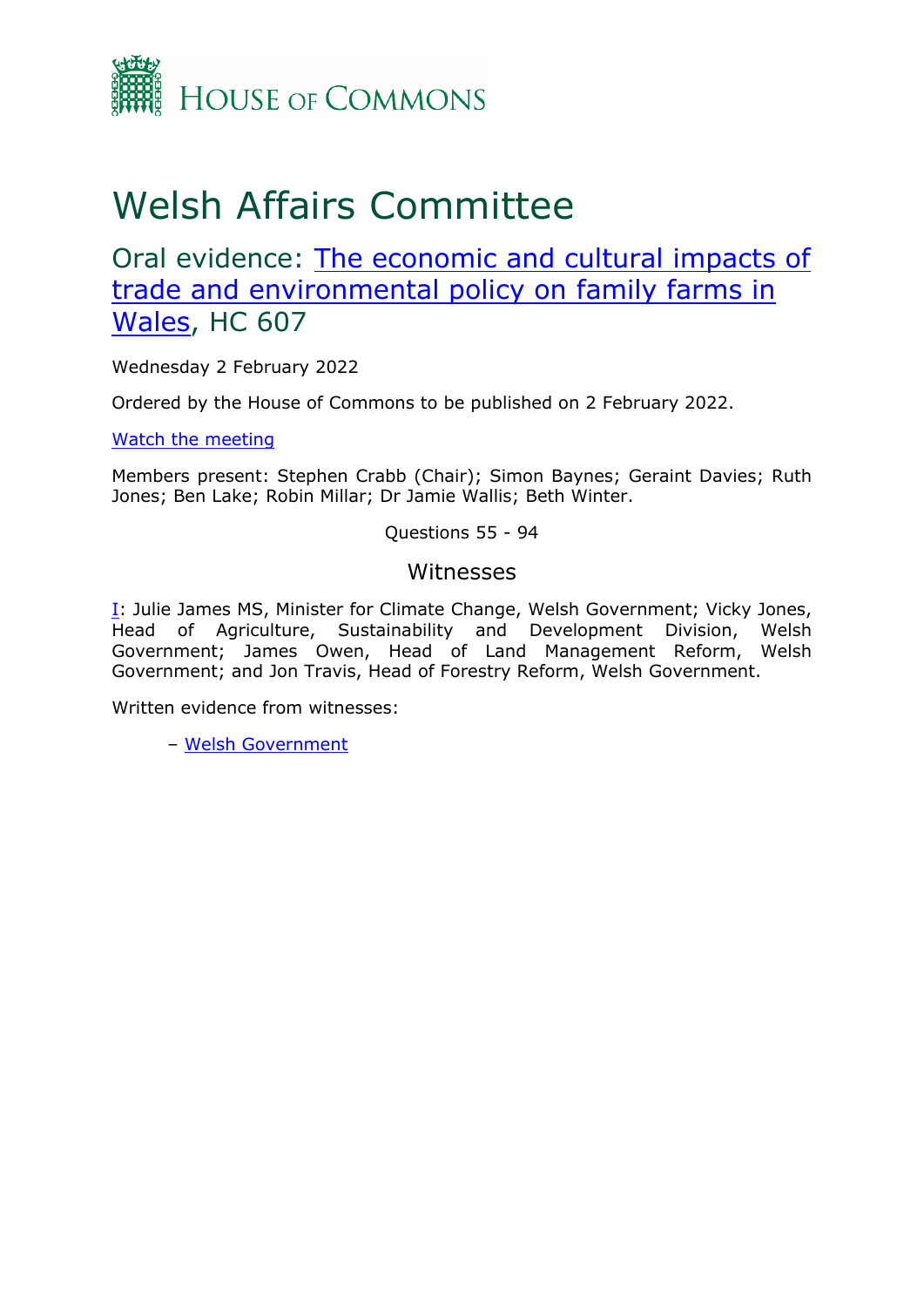

## <span id="page-1-0"></span>Examination of witnesses

Witnesses: Julie James MS, Vicky Jones, James Owen and Jon Travis.

Q55 **Chair:** Good morning. Welcome to Committee Room 15 in the House of Commons where we are continuing our Welsh Affairs Committee inquiry in into the economic and cultural impacts of trade and environmental policy on family farms in Wales. We are delighted this morning to welcome the Welsh Government Minister for Climate Change, Julie James, Member of the Senedd. Minister, welcome. Thank you for giving up your time this morning. We have a lot of ground to cover today so I ask my fellow Committee members to keep their questions brief. If you could be brief in your answers as well, that would really help us.

I will open the questioning, Minister, by asking you to very succinctly sum up the Welsh Government's vision for the future of farming in Wales. Specifically, where does food production sit within that overall vision?

**Julie James:** Thank you. Farming is entirely devolved to the Welsh Government. We have a very robust set of policies in place, which we are working through at the moment with our farming community. We have a very large problem with climate change right across the globe, as I am sure the Committee is aware, so we are working with our farmers to make sure that we have the right combination of tree planting, protection of other forms of habitat and food production on our farms in Wales.

Q56 **Chair:** Thank you, Minister. Are you concerned that Wales is seeing a disappearance of high quality land that is suited for food production, in the name of tree planting?

*Julie James:* No. Our policies are very clear. We are looking at farmers across Wales converting around half a hectare on each farm to tree planting. That would give us the tree cover that we need. We are very concerned to plant the right tree in the right place and we are working with Governments across the world in developing forest and tree policy. As I say, farming is entirely devolved to Wales and we are very keen on working with our farmers to make sure that we are working in harmony with them.

We have a very large number of projects in Wales that I can commend to the Committee as a good mix of agricultural, tree planting and protected habitats, because it is not just trees that we need. We also need our peatlands, boglands, protected long grass meadows and so on. Working with our famers and making sure that our conservation aims are met and our biodiversity loss can be halted and reversed is an important part of our policy.

Q57 **Chair:** Why is Wales being targeted by predatory companies looking to buy up agricultural land to effectively greenwash some of their clients through carbon offsetting schemes? That is happening now, isn't it, Minister?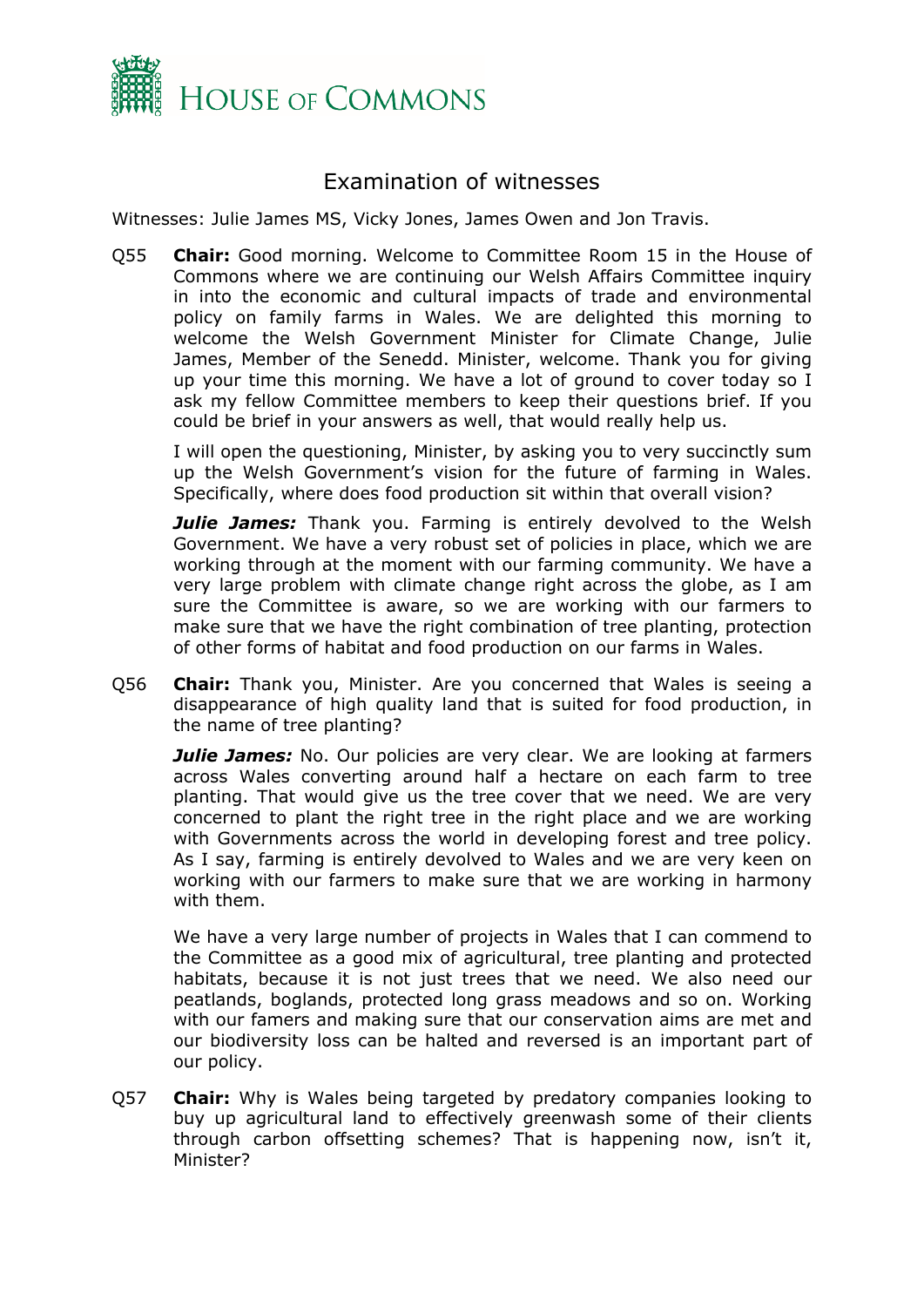

*Julie James:* We have some examples of companies buying land in Wales with a view to planting trees. However, we have very robust policies in place to make sure that they do not get any kind of Welsh Government funding for schemes that are not within the good forestry guides that we have. They must get consent for that from Natural Resources Wales and we work very hard with them. We live in a capitalist society and we can't prevent people from buying land in Wales any more than we can prevent the farmers from selling it. We can make sure that when they do it, they don't do the sorts of things that we don't want them to do. We don't want them planting the wrong tree in the wrong place to offset carbon that they should be doing other things with.

I hope that the Committee will come on to this, but much of that is to do with whether we can get the right kind of emissions trading scheme and carbon budgets in place. It is not so much to do with what happens on the farms as what the incentive for companies to do that is.

Q58 **Chair:** Minister, thank you, and you are right that there is freedom in our society for people and companies to buy land wherever, but when public money comes in, that can create incentives. Did British Airways receive Welsh Government money to purchase land in Wales for tree planting?

*Julie James:* Certainly not to purchase land. We don't give anyone money to purchase land. We have schemes that allow people to put woodland creation schemes in place. You have to go through a very strict process of planting the right tree in the right place. You have to have a biodiverse forest planted. You cannot plant monocultural conifers, for example, using any of the Welsh Government schemes. We are encouraging the hedges and edges policies for everyone in Wales, not just active farmers. We are currently looking at whether or not we should aim more money towards active farmers. Those are easy things to say but problematic to do. For example, one of the companies registered outside Wales that has received Welsh Government funding is the Woodland Trust.

Q59 **Chair:** Did British Airways benefit in any way from the funding scheme?

*Julie James:* I am not sure. I wonder whether one of my officials knows.

**Chair:** Do any of the officials want to help answer that?

**Jon Travis:** I am not aware that British Airways has benefited from any of the schemes.

**Chair:** Thank you very much. Minister, thank you, and I will bring in my colleague Simon Baynes now.

Q60 **Simon Baynes:** Thank you, Minister, and your colleagues for your time this morning. It is greatly appreciated. I will continue on the tree planting issue. We have a lot of other things to cover and you have made some very helpful remarks already, but can you say what are the main tree planting offset schemes in operation in Wales at the moment?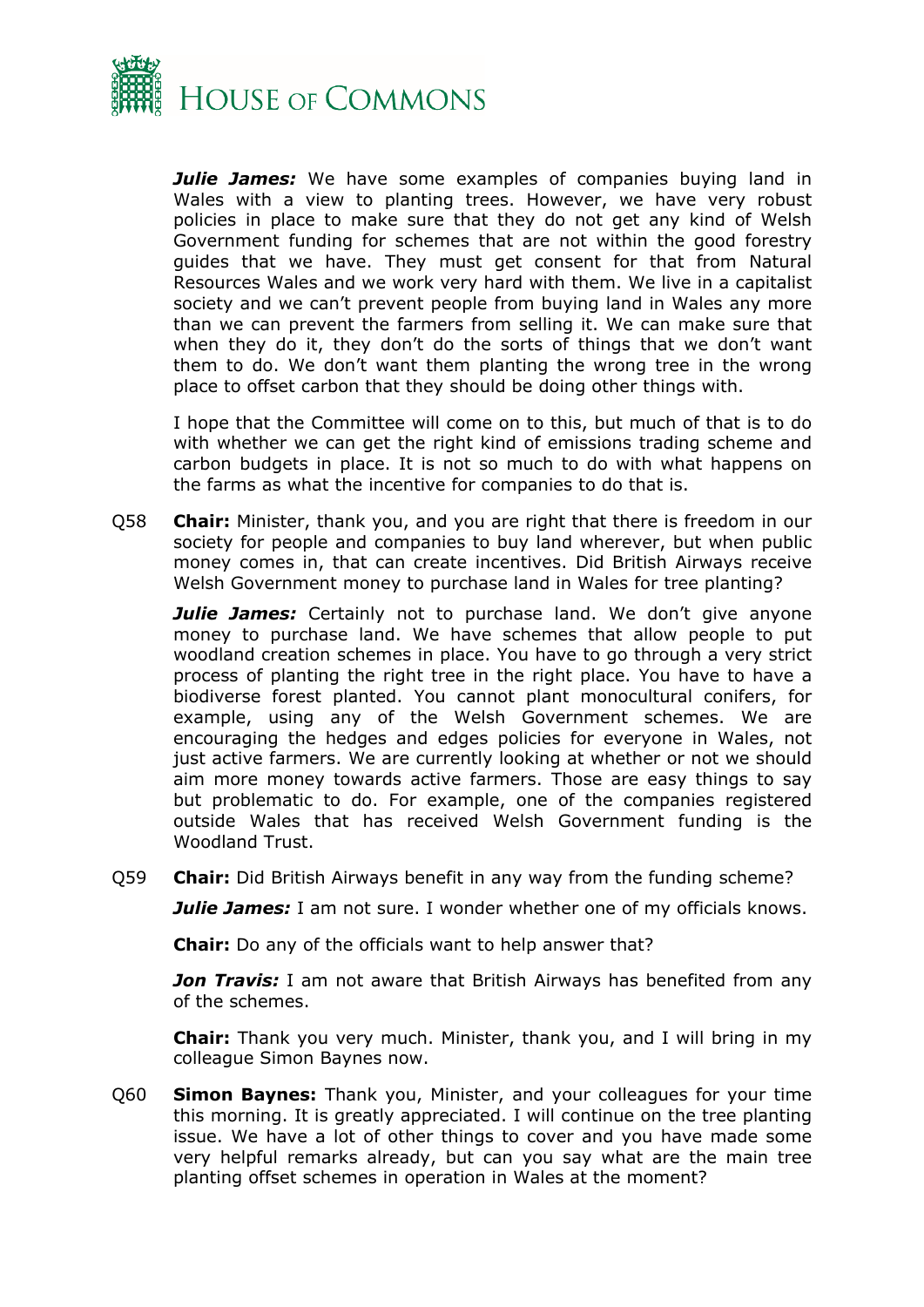

*Julie James:* Offset schemes is not how we view it at all. At the moment we are encouraging people to plant trees on the marginal land on their farms or on their land. It is not just farmers, of course. We have other landowners in Wales. We are encouraging a biodiverse mix of trees. You have to have at least five species in planting and it has to be to good forestry standards. The idea is to create biodiverse woodlands across Wales to protect our biodiversity and to address our climate change problems. We are not particularly encouraging offsetting. We very much want to see people reduce their carbon in the most appropriate way and only offset where it is not possible to reduce the carbon footprint more. That is not down to the policies of the Welsh Government but to the way that the carbon budgets and the emissions trading scheme work.

Q61 **Simon Baynes:** Thank you for that. Looking at the issue of where the trees are sourced for this planting—and I speak here as the MP for Clwyd South where Maelor Forest Nurseries in my constituency produces 28 million UK-grown trees per annum for customers in the UK and Europe to what extent are you ensuring that the tree planting plans that you have are sourced from trees grown in Wales, and certainly in the UK, rather than imported from abroad?

**Julie James:** These matters are entirely devolved to the Welsh Government, but of course we are very keen to ensure that the jobs and commercial benefits of tree planting come to the people of Wales as well as the advantage of planting and growing the trees. We are very keen on ensuring that the green jobs that go with the climate change action that we are taking come to and remain in Wales. We are also very keen to make sure that the trees that are planted are native trees and that they bring all the biodiversity that a mixed native woodland brings.

Q62 **Simon Baynes:** Are you taking any specific measures to ensure that the trees being planted are sourced as much as possible in Wales?

*Julie James:* Yes. As I said, it is our policy that we should be using as many trees sourced in Wales as possible.

Q63 **Simon Baynes:** Okay, fair enough. To what extent are you working with the UK Government on this?

*Julie James:* We work very closely with the UK Government on a range of measures. In particular, we work closely with the UK Government on border issues and on making sure that the emissions trading scheme, which we hope will go out to consultation very soon, and the carbon budgets and so on are done at a UK level and are fit for global purpose.

Q64 **Dr Wallis:** I have a quick supplementary question, Minister, on some of your earlier answers. The Welsh Government are proposing to allow a productive farm in the Vale of Glamorgan to be essentially concreted over for an aviation trading estate. Are the Welsh Government prioritising aviation over farming?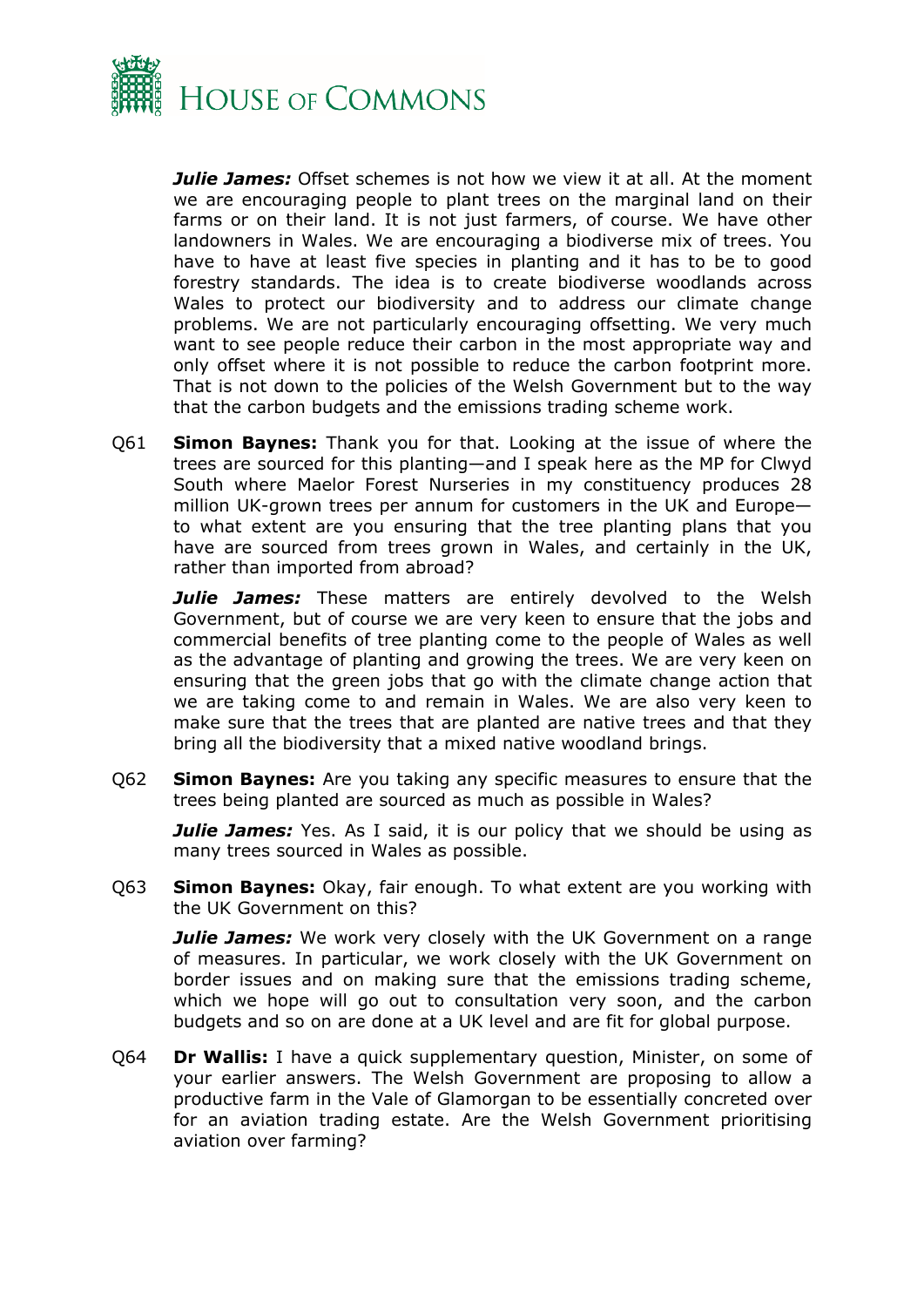

*Julie James:* I am not answering that, I am afraid. I am the planning Minister and if that has a planning implication it would not be appropriate for me to comment.

**Chair:** Okay, thank you.

Q65 **Ruth Jones:** Thank you, Minister and the officials, for your time today. You have made it very clear that farming is devolved and we understand that. The question I have is about the tree planting. What action are the Welsh Government taking specifically to ensure that farmers are protected? We are all hearing about the cold calling of farms and things like that, of large aviation industry trying to buy up areas. What are the Welsh Government doing specifically to help and protect farmers?

*Julie James:* This is an interesting concept in a capitalist society, isn't it? If the land is valuable and the farmer wishes to sell it, we are not in a position to prevent that from happening. For us the issue is what is the incentive, what are the trading schemes in place that are driving that kind of behaviour? What can we do with the UK Government to ensure that the emissions trading schemes and the carbon budgets are not encouraging that kind of behaviour and are instead encouraging people to address the carbon at source and to offset when that is the only option available and to do that in the most appropriate way to ensure that the net zero targets are met but also that nature and biodiversity are met alongside that? We need to make sure that the emissions trading scheme and carbon budgets are incentivising those kinds of behaviours.

Q66 **Ruth Jones:** I know that a working group was set up in September to look at this particular issue. Have any recommendations or conclusions been produced yet?

*Julie James:* We have a number of working groups looking at a range of issues for agricultural policy in Wales. Most of them are still ongoing. We have a number of groups of experts looking at tree planting, for example. I am about to have a group of experts look with me at biodiversity recovery in Wales. They are all ongoing at the moment. As I say, all of these matters are wholly devolved to the Welsh Government. The thing that is not devolved entirely is the emissions trading scheme and the carbon budgets.

Q67 **Ruth Jones:** If the inquiries and working groups are ongoing, do you have a timescale for when they will be producing their reports and conclusions?

*Julie James:* Yes, during the course of this year.

Q68 **Beth Winter:** Bore da, Minister. It is lovely to see you. What is your assessment of the impact that climate change is having on farming in Wales? What actions are you or could you be taking to mitigate those challenges?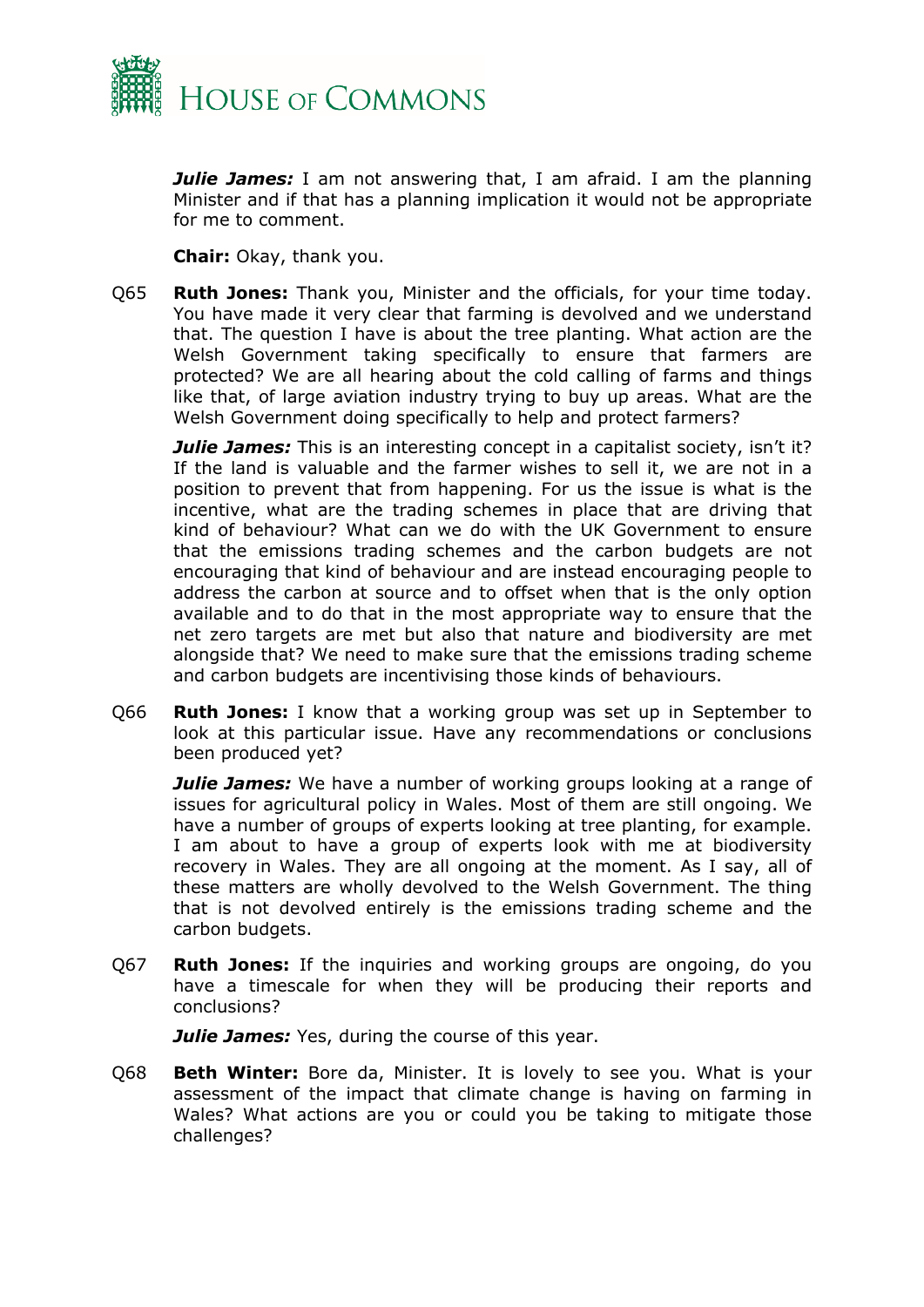

*Julie James:* A large part of what we are doing in Wales is to live up to our net zero ambitions and our biodiversity recovery ambitions. We were the first Government to declare the climate emergency and we have also declared a nature emergency in Wales. I cannot emphasise enough that we cannot do that alone. We absolutely need the UK Government to play their part in doing that. A large number of the emissions that we are fighting in Wales are produced by things that are reserved to the UK Government. Farming, of course, is not reserved. It is a wholly devolved matter. We have a very good and robust plan of action in place for the things that are devolved, but it is very important to us that the UK Government do the right thing for the things that are not devolved so that we can meet our net carbon targets.

Q69 **Beth Winter:** Could you elaborate a bit on what the UK Government could be doing in collaboration with you? What needs to happen? It is very welcome that we have the Ministry for Climate Change set up in Wales and you mentioned climate emergency. Are there specifics that you can talk about on the collaborative work, please?

*Julie James:* Yes. At the moment we are waiting on being able to go out to consultation on the new emissions trading scheme. We hope to be able to do that very soon. It is a four-nations agreement to do that. I am afraid that I think it has been rather slower than it might have been, and my Scottish counterpart shares that point of view. We are very concerned that that consultation happens before the pre-election period for Northern Ireland because if it doesn't it will be delayed until after the Northern Ireland elections. It is essential that we get that consultation out there so that we can get a UK emissions trading scheme that is fit for purpose and starts to drive some of the behaviours that we want to see and not some of the behaviours that the Committee is obviously concerned about.

The issue here is not whether the Welsh agricultural policy is fit for purpose in turning away British Airways. The issues are what are the behaviours driving British Airways to want to try to carbon offset in that way and what can the UK Government do to prevent those kinds of behaviours in the first place? Getting the emissions trading scheme out to consultation and making sure that it is fit for purpose will be a very large part of that alongside the carbon budgets that go with it.

Q70 **Ben Lake:** Diolch, Minister, for your time this morning. I want to elaborate a little bit on Beth Winter's comments about the collaboration between the four Governments of the United Kingdom. In particular, I am interested to see how open the Welsh Government might be to discuss with the UK Government, as well as the other devolved nations, the possibility of some UK-wide common frameworks for agricultural policy. I draw specific attention to a policy paper dated 2018 by the Farmers Union of Wales, which suggested that collaboration in certain key parameters, much as used to happen on the EU level, might be useful in avoiding any unintended market distortions and other unintended consequences from different diverging policies. Is that something that the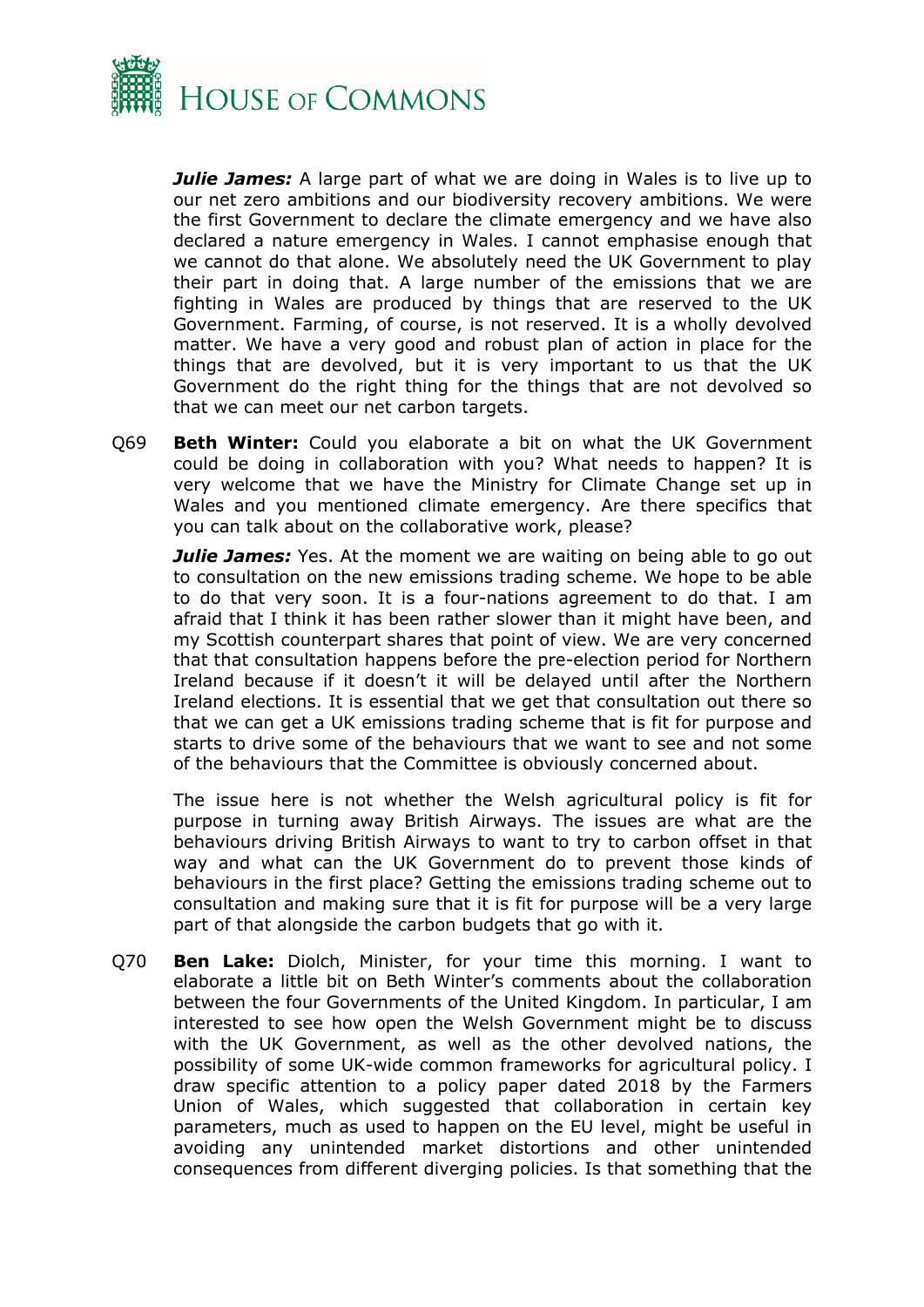

Welsh Government might be interested to pursue further?

**Julie James:** We are very keen on making sure that the common frameworks work right across the UK and don't disadvantage people in Wales, mostly in trade for farmers, to make sure that their markets are not distorted by internal market arrangements or external trading arrangements. We are keen to make sure that the frameworks work. We are not keen to make sure that the UK Government put frameworks in place that limit the devolved powers of the Welsh Government. I think that it is very much horses for courses there. We are very clear that our agricultural policy is working in Wales. We are working very hard alongside our farmers to make sure that they have the most sustainable farming possible. I am not the farming Minister, I have to say. I am the Minister for Climate Change, although I work very closely with my farming Minister colleague Lesley Griffiths.

Our very big concern, mostly for our farmers, is about whether they can still continue to export their very high quality produce and continue to produce it in that way and still make a living, frankly. We are very keen to make sure that we have a voice at the table of the trade agreements that are being negotiated to ensure that. It is not so much about common frameworks. I would certainly not want to see devolved responsibilities absorbed into a UK framework. I would like to see a seat at the table for Welsh farmers and Welsh Government for the trade agreements that very much matter to the ability of the farmers to make a living in producing high quality food.

Q71 **Ben Lake:** Thank you very much, Minister. That is very useful. To come back on that, just to be clear, I am not suggesting a UK framework that is imposed on the devolved nations. As you might imagine, I would certainly be opposed to that. What I have in mind is what used to happen at the EU level, when we were members of the European Union, very much a basis of collaboration that different nations would come together to co-author and co-design some frameworks. For the sake of clarity, is that something that the Welsh Government would be open to pursue further should the other nations of the UK be willing to participate?

*Julie James:* Yes, absolutely. We are very keen to make sure that the high standards we have in Wales are maintained. That includes traceability and food safety. We are regularly pressing the UK Government on the importance that the FTA provisions made do not come at the expense of undermining the close relationships with our closest trading partners, who are obviously still in the EU, and also make sure that we absolutely continue to enhance that. I am sure the Committee does not want me to wax lyrical for 25 minutes about the difficulties that we have had in setting up the border posts and some of the difficulties with the continuing protocols there, but that is of concern to us.

I should add that we have welcomed the establishment of the Trade and Agriculture Commission but we do not have any representation on it at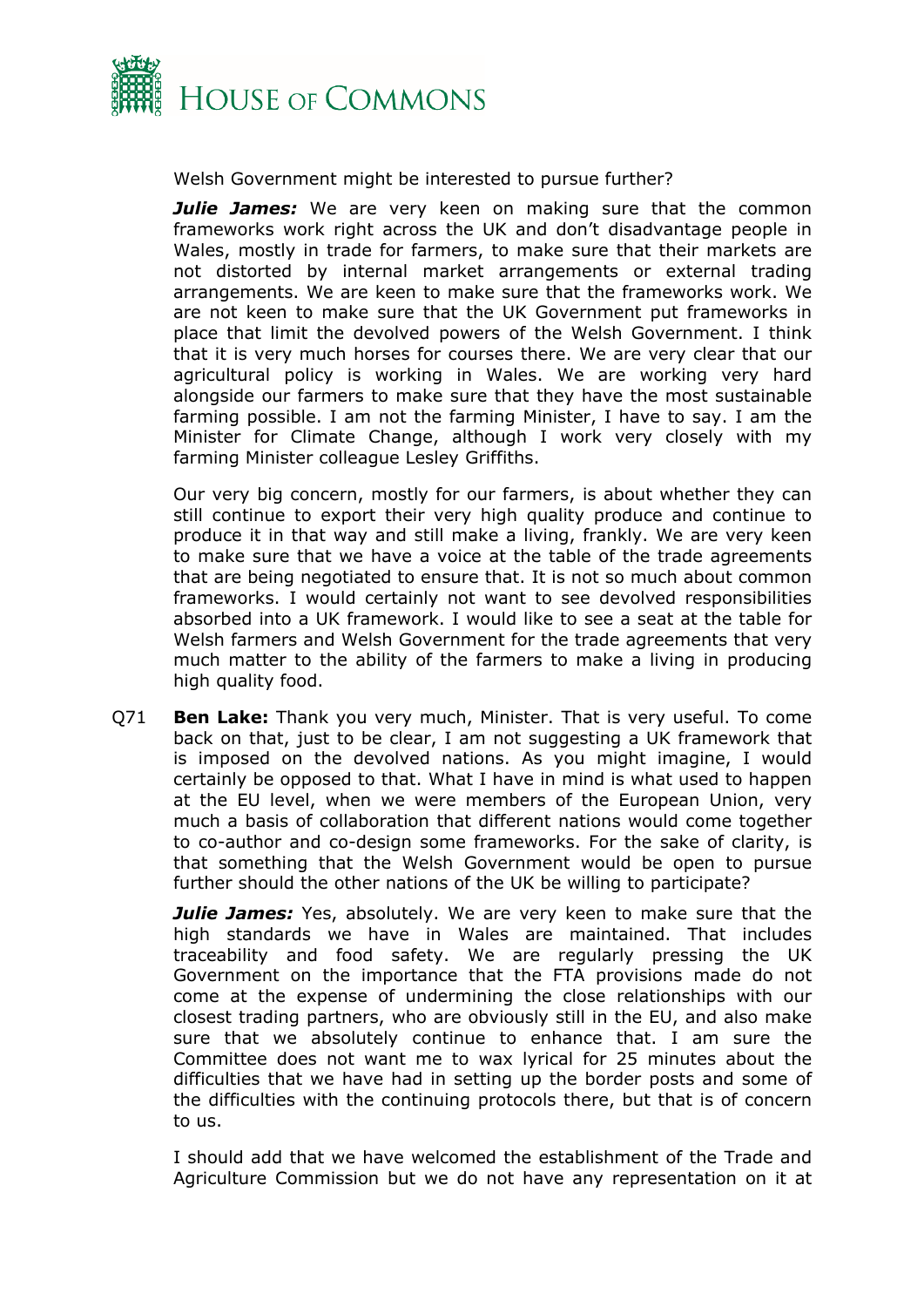

the moment. We are working hard with the UK Government to make sure that Welsh stakeholders are engaged in that process and that the particular concerns of Welsh farmers and Welsh food producers are reflected there. You have to bear in mind that the Welsh farming industry is very animal based. It is not wheat based or crop based in the same way as many of the English farmers are. We are very keen to ensure that our stakeholders' rights and responsibilities are reflected in those agreements and that those high standards are maintained.

We would welcome the Welsh-specific impact assessment for all FTAs and we have asked for early access to the UK Government's impact assessments. We want to better understand the cumulative effects of all of that. That is where we are. It is much less about our own policies, which we are very happy are fit for purpose, robust and supporting our farmers. It is much more about our place in the world and inside the UK and how we protect our farmers' interests and our food-producing interests in those negotiations.

Q72 **Ben Lake:** Thank you very much, Minister. You have touched on some of the limitations or the restrictions potentially that the UK Internal Market Act has imposed on you as a Government operating in certain policy fields. What is your assessment of the potential impact that the UK Internal Market Act will have on the Welsh Government's ability to formulate future agricultural policy?

*Julie James:* It remains a concern to us that we are not limited by a lack of ambition on the UK Government's part. We are engaged in a constant conversation at various interministerial groups about how these things impact on policy objectives in Wales. I emphasise that I am not the farming Minister. I am sure the Committee is aware that we have been having an argument about the banning of single-use plastics, for example. We are very concerned that the Internal Market Act is limiting the ambition of the devolved nations to ban single-use plastics at the speed and pace that we would like to. That is an example from my own portfolio that we are very concerned about but, as I say, I am not the agriculture Minister so I don't have all the detail of the conversations she has been having with UK Government along the same lines.

Q73 **Robin Millar:** Minister, thank you. This is just responding to a couple of references in your last set of answers. One phrase was, "wanting a seat at the table for Welsh farmers", and another was, "It is about our place in the world and the UK and representing our farmers". This is a Committee of representatives of those farmers, is it not?

*Julie James:* I am sure it is. I am not quite following your point, I am afraid.

Q74 **Robin Millar:** I wanted to check that the inference in your comments was that they were not being represented in the UK Government and the due process of the UK Government such as the trade agreements and so on. The fact is that each one of us here represents the farmers in our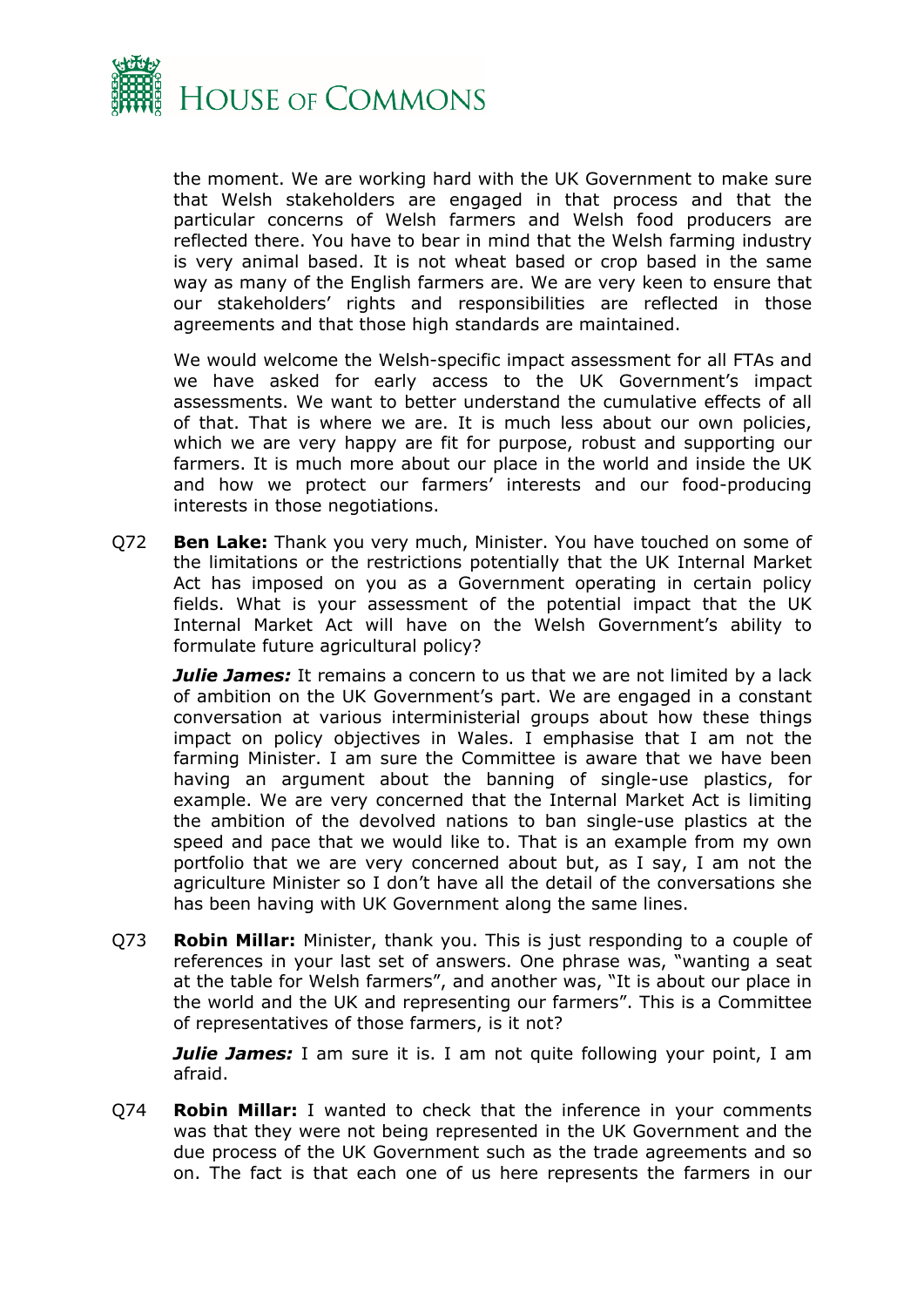

constituencies. They do have that representation and, in fact, this inquiry was launched because of conversations that I had in the first instance with farmers in my constituency.

*Julie James:* I am sure that is right. That is not the point I was making at all. The point I was making was that the Welsh Government and the Welsh stakeholders with it do not have a seat at the table on the agriculture commission. I am not sure if the Committee has a seat at that table, so I am not quite sure where you are going with that. I am sure you all represent the farmers in your constituencies, as do the Senedd Members who represent those constituencies.

**Robin Millar:** I have made my point. Thank you.

Q75 **Geraint Davies:** Bore da, Julie. It is good to see you. Can you comment on the balance of principles from the Senedd and the UK on growing trees, putting trees and wood in building, and burning trees? You mentioned the emissions trading scheme. We are in a situation in England where we spend £800 million burning 7 million tonnes of wood pellets at Drax, which are not counted in our carbon footprint. Can you say what the balance is and maybe build on your comment about how these carbon budgets and the like should change?

*Julie James:* We are very keen on planting trees in Wales that have a number of purposes. We want a productive, sustainable timber industry. We also want the trees to sequester carbon. The best way of getting them to sequester carbon is to have them growing in the ground, and the second best way is to use them in long-term construction. We are very keen indeed on running forward with our innovative housing programme and our sustainable wooden house building in Wales. We have done very well with our innovative housing programme in doing that.

We now need to work very hard with our farming communities to make sure that they are able to produce the kinds of biodiverse and productive woodlands on their farms in marginal land. As I say, we are expecting each farmer to plant a very small amount of their land, 5% to 10% of the land around the edges—hedges and edges we call the policy—to do that. We have very good forestry practices in place that allow us to grow biodiverse forests and for those forests to be productive. We are very keen on making sure that the carbon sequestered in the trees stays sequestered.

Burning the wood does not do that. We are very keen to have policies in place that ensure that the only wood that is burnt is not grown to be burnt. It is actually waste wood where at all possible. That is a real big issue. At the moment in Wales a very large amount of the productive forest, as in timber grown for crops, goes into very short-term uses like fence posts and pallets and so on. We have a job of work to do to make sure that that is turned around.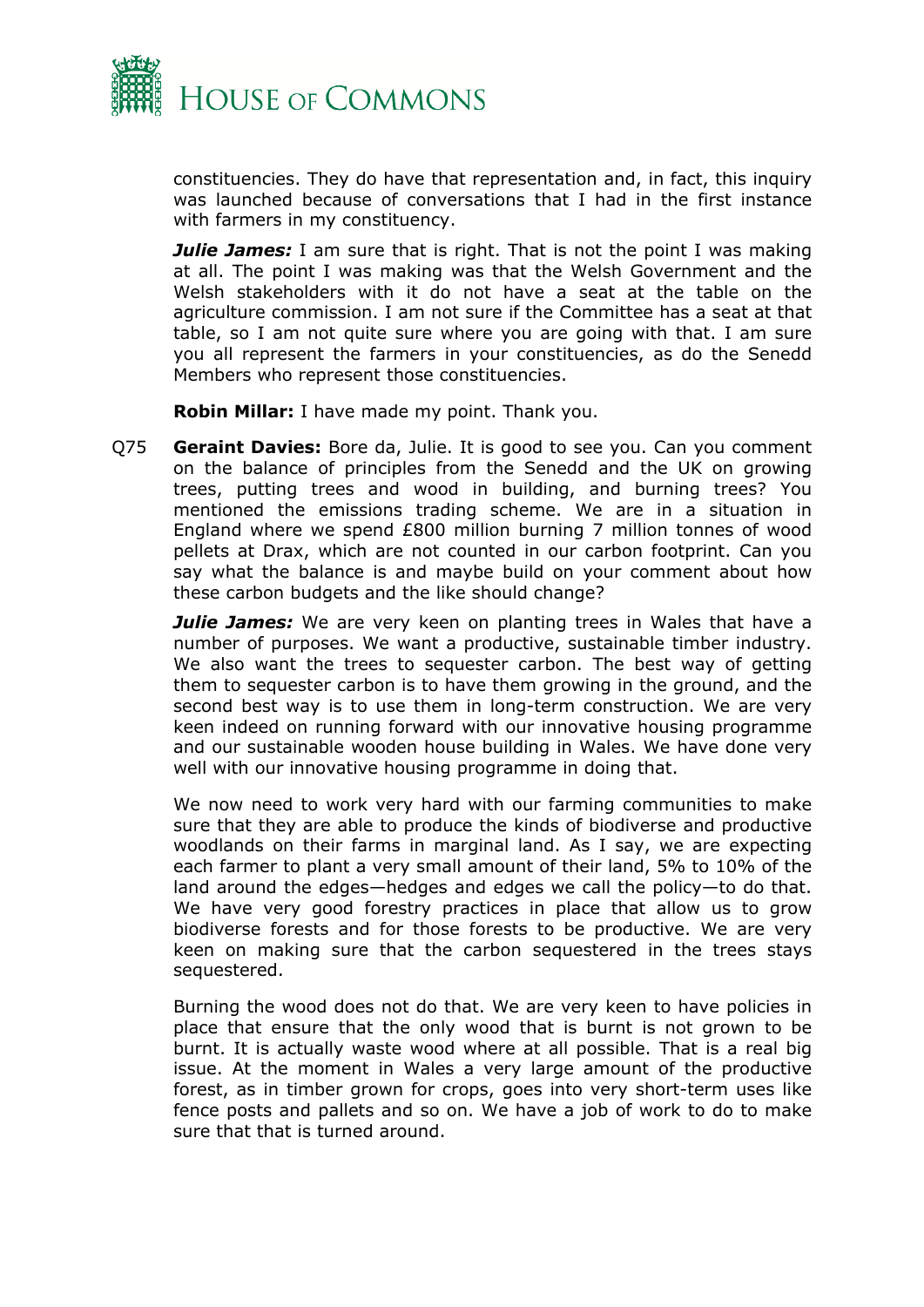

As I said in answer to several previous questions, one of the big things that drives some of the behaviours of the people who are seeking to plant the trees in Wales is the emissions trading scheme and the carbon budgets, which I know that you are very well aware of, Geraint.

Q76 **Geraint Davies:** Maybe you would like to write to the Committee with your views on that. That might be helpful.

Turning to distinctive Welsh food, can you enlighten the Committee on what discussions you had with the UK Government on promoting our Welsh food for sale and incorporating our interests in negotiations they have on trade agreements? What could be done further?

**Julie James:** Again, I emphasise that I am not the agriculture and food Minister; that is my colleague Lesley Griffiths. I am the Minister for Climate Change, but we have a regular interministerial group in which we discuss these matters. We have been very keen that we make sure that we have a global Britain approach to our food markets abroad. We have a group called Hybu Cig Cymru, our meat promotions levy body, which I am sure the Committee is familiar with. We have been helping it engage in growing new markets in the Middle East and Japan, for example. There is also an opportunity to grow into the US and we have had a number of trade missions over to the US to do that.

We have the opportunity to push for inclusion of things like animal welfare, microbial resistance and climate change considerations in those new trade agreements. We are very keen to make sure that that voice is heard loudly there. It is my colleague Lesley Griffiths who is in charge of those negotiations, not me.

Q77 **Geraint Davies:** In a nutshell, you are actively promoting Welsh products abroad but you are not at the negotiating table for the trade agreements where it is decided which ones can be sold. Is that right?

*Julie James:* That is right. One of the things we have been very concerned about is the cumulative impact of the various agreements. We are very concerned with the Australia, New Zealand pattern. Increases in tariff-free sheepmeat, beef, dairy and so on will have a very big impact on Welsh agriculture. As I emphasise again, this is not my portfolio. I am sure one of the officials can give you more detail about this, but we are very concerned that the interests of the Welsh farmers are represented in negotiating things like the Australian free trade agreement.

Q78 **Robin Millar:** Thank you again, Minister, for your time this morning. It is much appreciated. Looking now to the question of the export opportunities you referred to, in previous evidence sessions we have heard how, for example, in New Zealand there is a concerted nationallevel effort to help farmers in the promotion of their products overseas. How are the Welsh Government working with the UK Government to promote new export market opportunities and support the businesses in accessing them? I am talking about the practical level perhaps rather than the high-level strategic.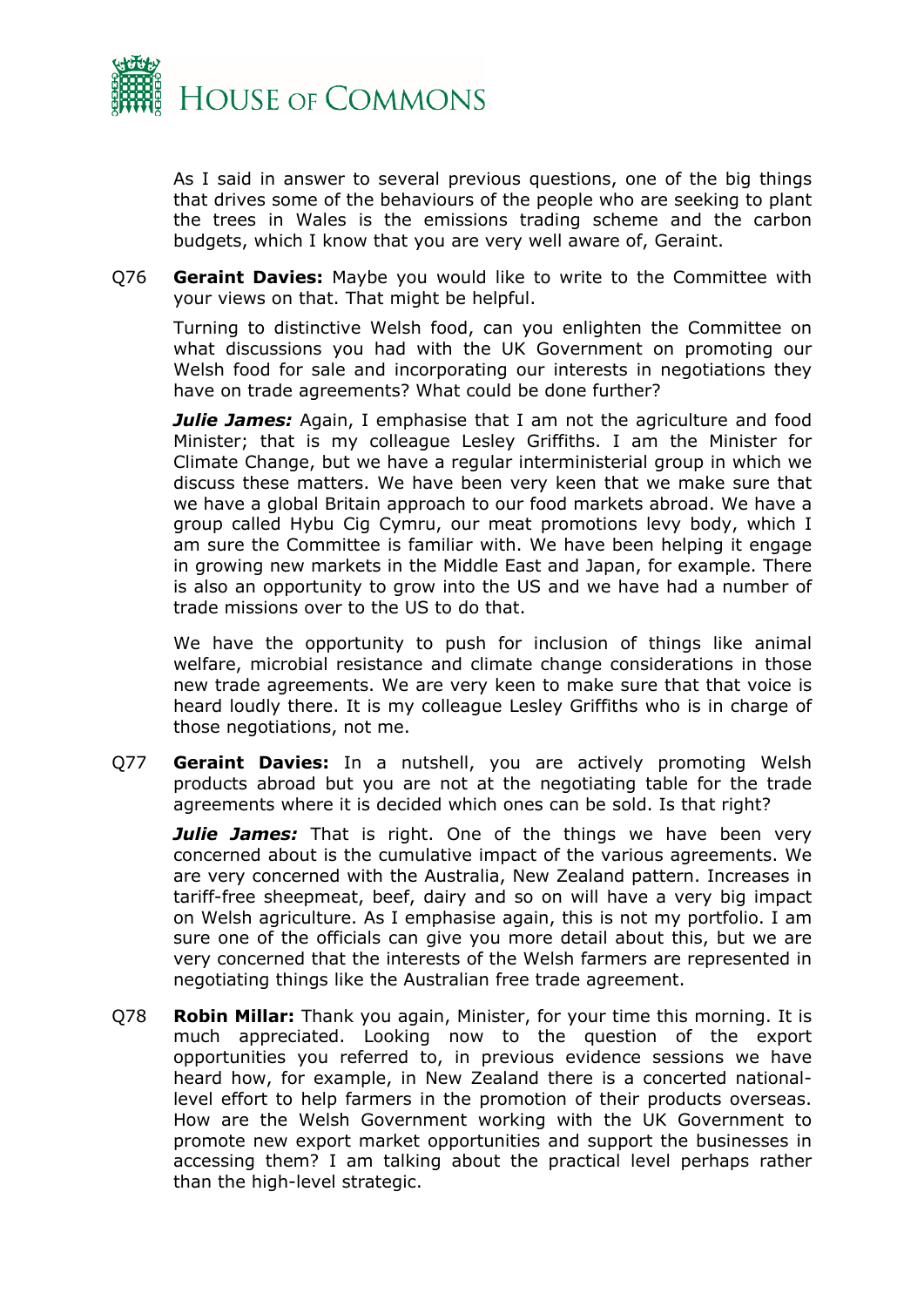

*Julie James:* As I say, we are very keen that the UK Government take the cumulative impact of these various free trade agreements into account. I cannot emphasise enough, and I am afraid I have to say it again, that I am not the portfolio Minister for food and agriculture so I am not the person who has these, although I work very closely with my colleague. I have made it very clear at interministerial groups—and I know that Lesley has as well—that any new trade deal must not cause an unlevel playing field by giving food importers with lower animal welfare and environmental standards any kind of economic advantage in our market compared with our own producers.

We have some of the highest animal welfare standards in the world and we continue to express our concerns that some of the practices and standards in other countries, like Australia, are not equivalent to ours. I am very concerned that we make sure that those standards are maintained and that they do not cause a disadvantage to our producers in our own markets.

Q79 **Robin Millar:** Do you feel that the existing intergovernmental structures are effective in this area—for example, the ministerial forum for trade?

**Julie James:** We meet regularly to discuss all aspects of international trade, including the differences in opportunity. I think that they were taken into account in the drafting stages of the FTA text but we cannot always be sure of that. We are very keen to make sure that we have that input right up to the final agreement and not just at the early stages.

Q80 **Dr Wallis:** I want to ask you, Minister, about the free trade agreements and your conversations with the UK Government. Could we start with what conversations the Welsh Government have had with the UK Government about the concerns of Welsh farmers on the potential longterm impacts of the free trade agreements?

*Julie James:* As I say again, it is not me, it is Lesley you should be talking to direct about matters in her portfolio. As I think I said in an earlier answer, we would welcome a Welsh-specific impact assessment for all FTAs. We have asked for early access to the UK Government's impact assessments, which outline the impacts for Wales. We are also interested in better understanding the cumulative effects of the various trade agreements. Obviously, one by one they may look okay but cumulatively they may be having a more profound effect on the ability of our producers to sell into the market. We have continued to request sight of the cumulative impact modelling the UK Government have taken, but we do not have that at the moment and we are not aware that they have actually undertaken the cumulative impact modelling yet.

We are looking at the feasibility of undertaking a Wales-specific model to estimate the cumulative impact of the various free trade agreements in Wales, but we do not have access to detailed Wales-level trade data and we do not have the economic modelling capacity that the UK Government have anyway. We very much welcome the inquiry into this matter, and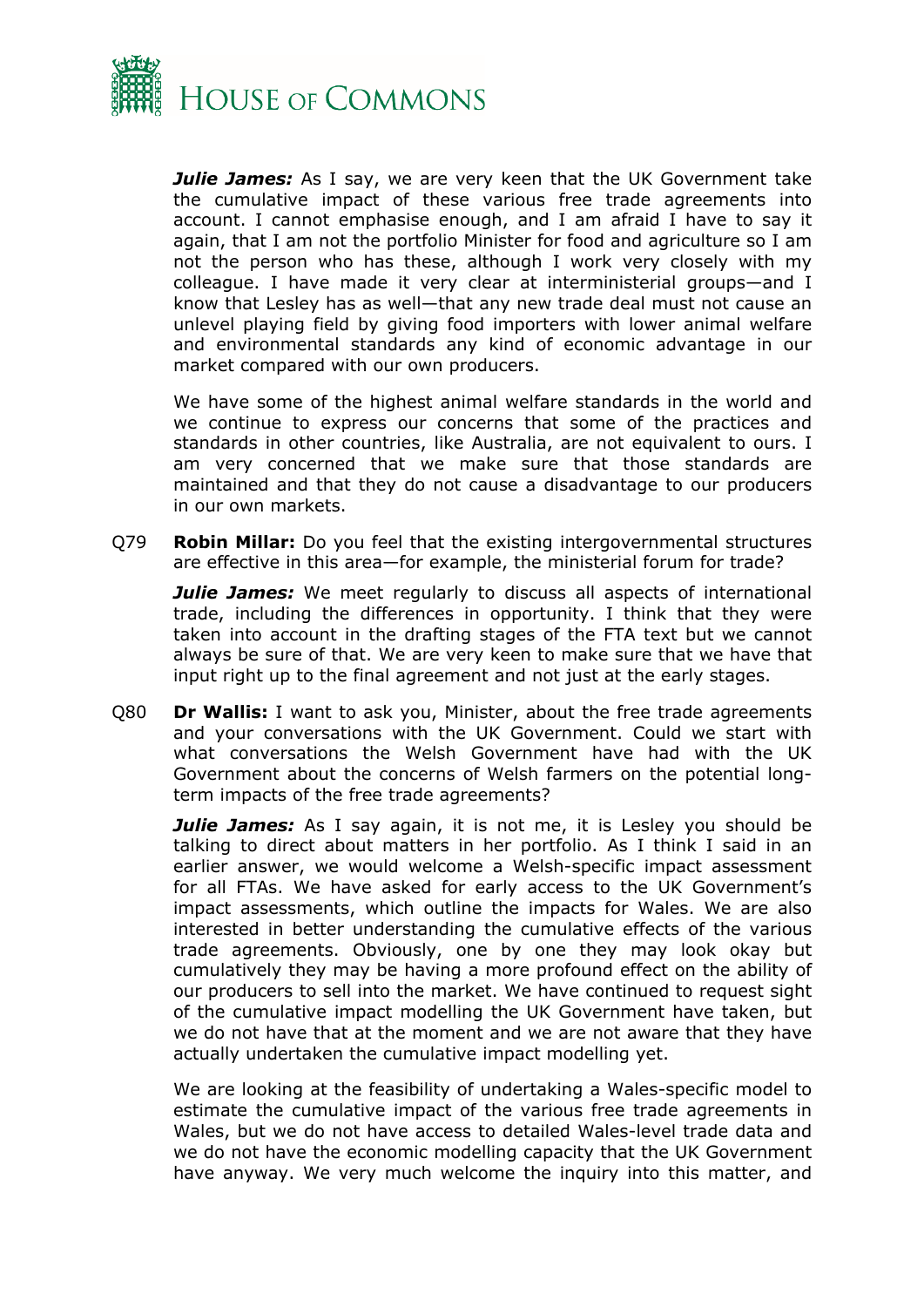

we very much welcome the Committee's support in trying to get that modelling for Wales and its farmers.

Q81 **Chair:** Minister, you are quite right, you are not the agricultural Minister and I want to make sure my fellow Committee members are aware, but we are grateful that you are doing this session. We did try to secure the Welsh agricultural Minister but she was not available.

Could I ask you, Minister, whether the Welsh Government are still pressing the UK Government for a Wales-specific impact assessment on the free trade agreements that they are intending to sign?

*Julie James:* Yes, absolutely. As I just said in my last answer, we are continuing to press for that. I am not sure whether they have done a cumulative impact model yet, but if they have done it we do not have it. We are not aware of it.

Might I just ask one of my officials whether they have more up to date information than I have on that? I will just check. They may not.

*Vicky Jones:* I am happy to come in, Minister, if that is helpful to the Committee. Good morning. We have continued to request sight from UK Government colleagues of any cumulative impact modelling that the UK Government have undertaken and, as the Minister said, at present we are not aware that any such modelling work exists. Along with assessing the impacts of individual free trade agreements on Wales, we are also interested, as the Minister has said, to understand those cumulative effects and do continue to press our UK Government colleagues for sight of any analysis or evidence.

Q82 **Chair:** Thank you. That is very helpful. Minister, I make a point of asking all of the Welsh Government Ministers who appear before us, who kindly give evidence to us, about their relationships with their opposite numbers, if you like, in the UK Government. Who is the Minister that your position in the Welsh Government most closely corresponds to in the UK Government?

*Julie James:* There are a number, I am afraid, because there are rather a lot less of us in Wales than there are in the UK Government, so I have quite a wide portfolio. I attend a number of interministerial groups with George Eustice, Greg Hands and Michael Gove. There are quite a few of them. I am also the housing and planning Minister, remember, so I am afraid there is quite a long list.

Q83 **Chair:** Yes, and how often do you meet, either virtually or in person, any of those Ministers? I am just trying to get a sense of how much interaction in the course of your day to day duties there is between the Welsh Government and the UK Government.

*Julie James:* It depends whether there is something that is happening that we need to have the interaction on. We have a very regular interministerial group on overarching agricultural and rural affairs, which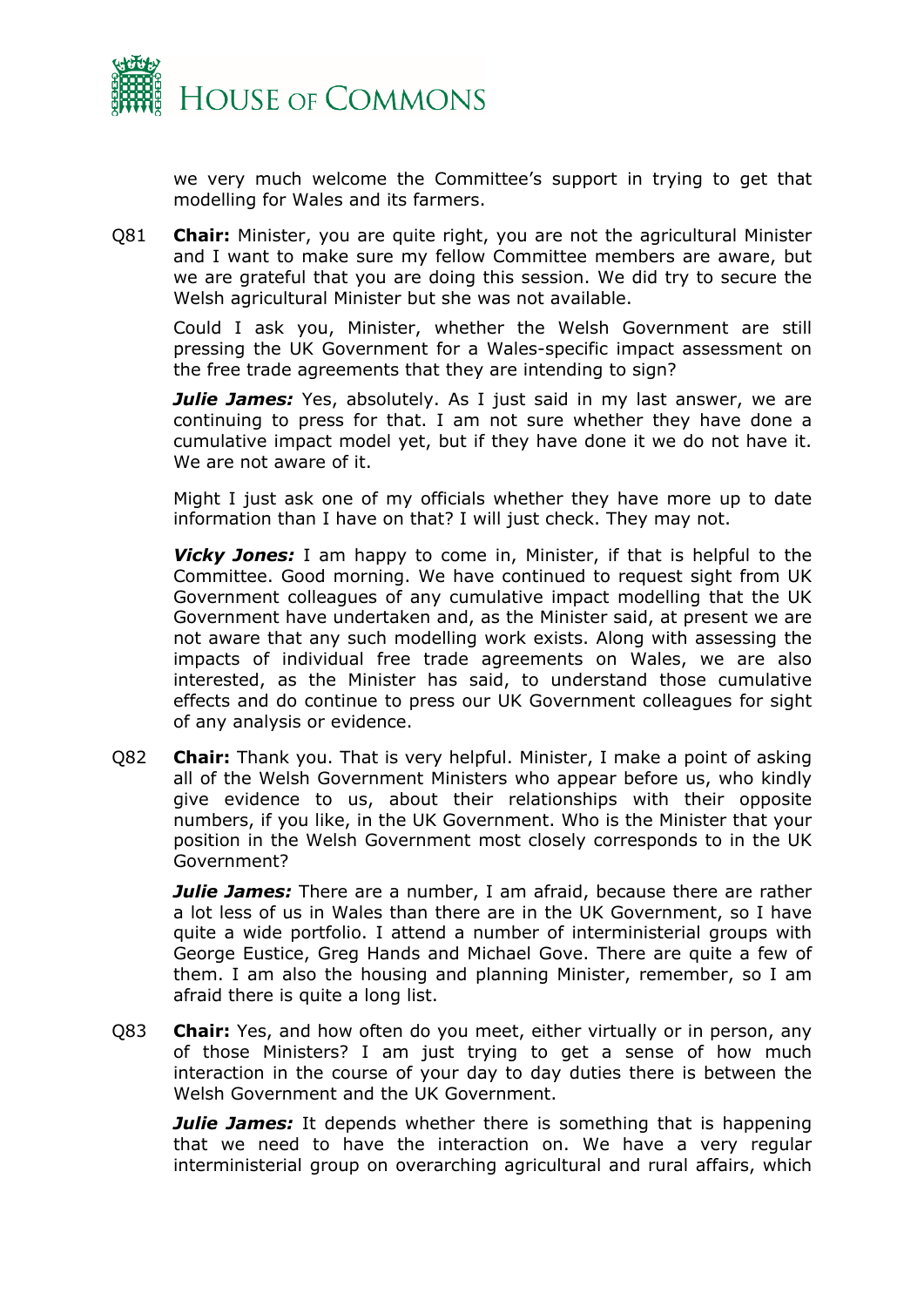

George Eustice is a member of. I attend that alongside Lesley Griffiths. She attends more often than I do. At the moment I have a very regular meeting with Greg Hands because we are looking at the emissions trading scheme that I mentioned, and we have been trying to press for the early consultation to go out on that.

We have periodic standing interministerial groups on all the other issues but they tend to accelerate if there is an issue of the day to deal with. From my point of view, I would probably attend an interministerial working group once a fortnight.

Q84 **Chair:** That is very helpful. Finally on this theme before I bring in Robin Millar again, where does the Wales Office sit in these relationships that you have been describing between the Welsh Government and the UK Government? Can you give this Committee a sense of where the Wales Office fits into that picture? Is it party to some of those regular discussions that you have? Do you use the Wales Office to help to facilitate some of these meetings, or is it purely a bilateral relationship that you have between your Department, with your officials, and the relevant Ministers that you have just been describing?

*Julie James:* The Wales Office often attends the interministerial groups, just as an attendee. The closest working relationship I have with the Wales Office has been over coal tip safety, where the Secretary of State for Wales and our First Minister jointly chair the coal tip safety meeting. That is the closest working relationship. In all the other groups the Wales Office is an attendee alongside a number of others.

Q85 **Robin Millar:** Minister, I have three questions, all to do with this idea of the impact—I am afraid it is on hill farming but I think the context is also relevant to climate change. Again, I am very grateful that you are answering questions on behalf of a colleague as well in many respects.

The first is that, when we were looking at the issue of hill farming and looking at the impact of UK-wide policy on hill farming, in one of the earlier evidence sessions there was a suggestion that there was a parallel with perhaps the experience of hill farming in Cumbria, even to the point of recognising that Cumbrian hill farmers might have a slight dialect in some of the language and phrases they use, obviously not to the extent of the Welsh language and the importance of hill farming to the Welsh language. You mentioned there a Wales-specific consideration in terms of trade or climate change. In your work, do you see any parallels with other parts of the UK or farming communities within other parts of the UK?

*Julie James:* Yes, of course. We work with regions of the UK and we also work with the Scottish and Northern Ireland Governments as well, in terms of understanding whether there are lessons to be learned from each other and whether we have things that we can share. Yes, we do that. I am not sure what you mean in terms of further work on that but, yes, we—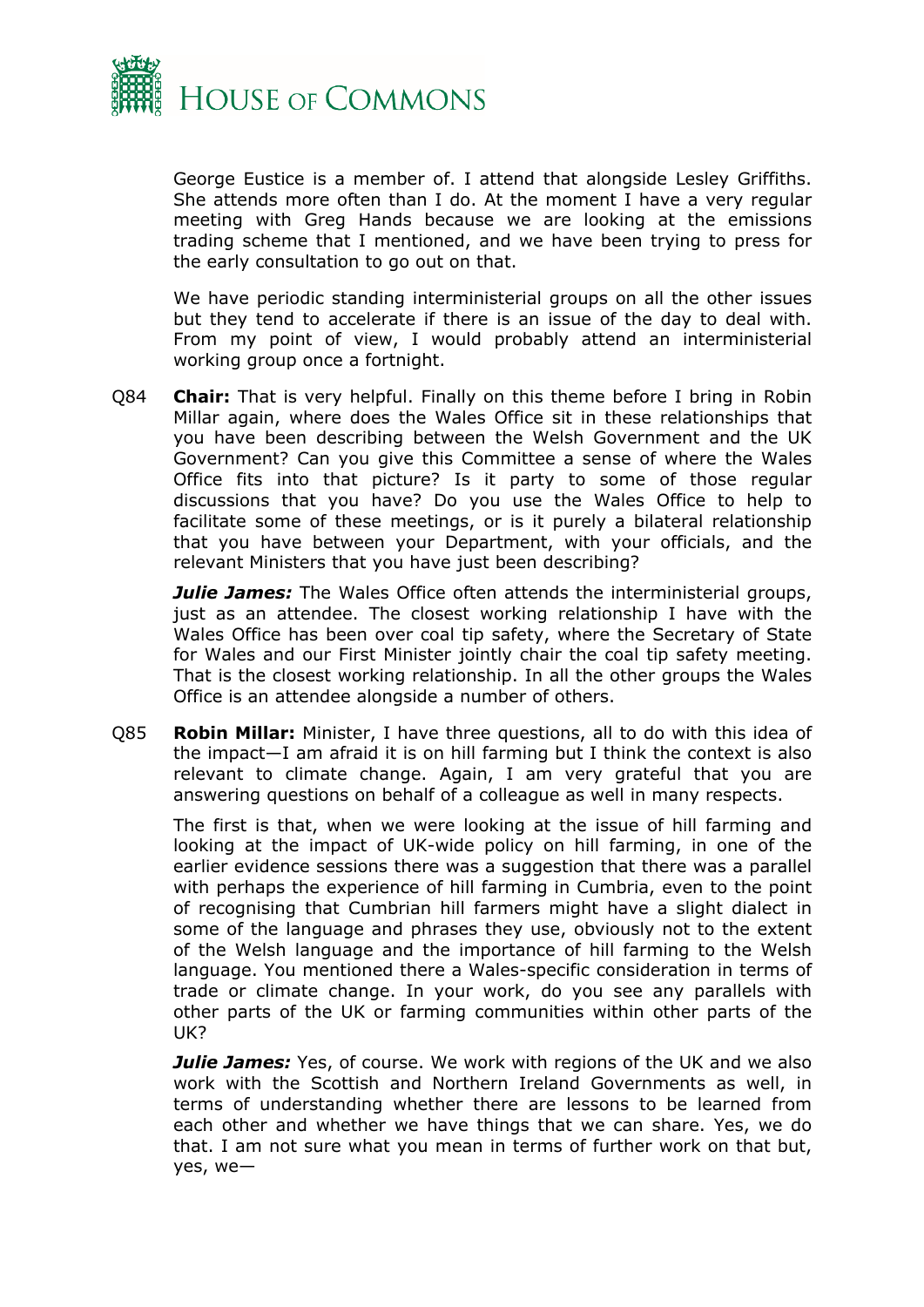

Q86 **Robin Millar:** I was interested to know which areas you felt that there was similarity with. I thought your distinction, for example, between Welsh farming being very heavily dairy and meat versus arable in other parts of the UK is a very helpful characterisation of Welsh farming and some of the unique challenges of it. I am keen to see whether you have identified specific areas where you saw a similarity.

**Julie James:** As I say, I am not the farming Minister so this is not my day to day job, but we certainly work alongside a number of regions of the UK and, indeed, the other nations of the UK in coming together on solving difficult problems we all have.

Q87 **Robin Millar:** Having a look at young people and then perhaps older people at the other end—and again I am afraid it is the farming sector what actions are the Welsh Government taking to make agriculture and farming a viable career option for younger people? Are there specific policies that the Welsh Government have put in place, perhaps, to encourage that? It is something I know that farmers in my constituency and young people in my constituency have said to me is a great concern for them.

*Julie James:* Yes, we absolutely do have a whole series of measures designed to entice young farmers into the farming profession. I cannot emphasise enough that this is not my portfolio responsibility and obviously these matters are fully devolved, but yes we do have those things.

Q88 **Robin Millar:** Thank you. I appreciate that. One of the things that I know in Eryri, in Snowdonia, is the land ownership and the significant land holdings of the National Trust, which of course is a UK-wide body. That is making it possible to encourage forward thinking, new business models and encourage new entrants into farming, so I think that is very significant. There are also those who are at the other end of the farming profession, if that is the right phrase, who are looking to have to exit farming. Where they are tenants, it can pose profound questions for them about an identity for themselves. I can think of one farmer in my constituency who in his 70s is struggling to find accommodation off the farmstead that he and his family before him, for generations, have farmed. How are the Welsh Government supporting farmers to plan for succession and retirement, do you know?

*Julie James:* Again, I am very sorry but that is not my portfolio area. I know that we are developing our proposals for the sustainable farming scheme and the transition plan and that we are very concerned that we have both an entrance and an exit strategy for farmers. I know my colleague Lesley Griffiths has been very concerned with mental health issues in the farming community over the pandemic in particular, but I am afraid that I am not the right Minister to ask detailed questions of that sort of.

**Robin Millar:** Minister, thank you very much for your time. I appreciate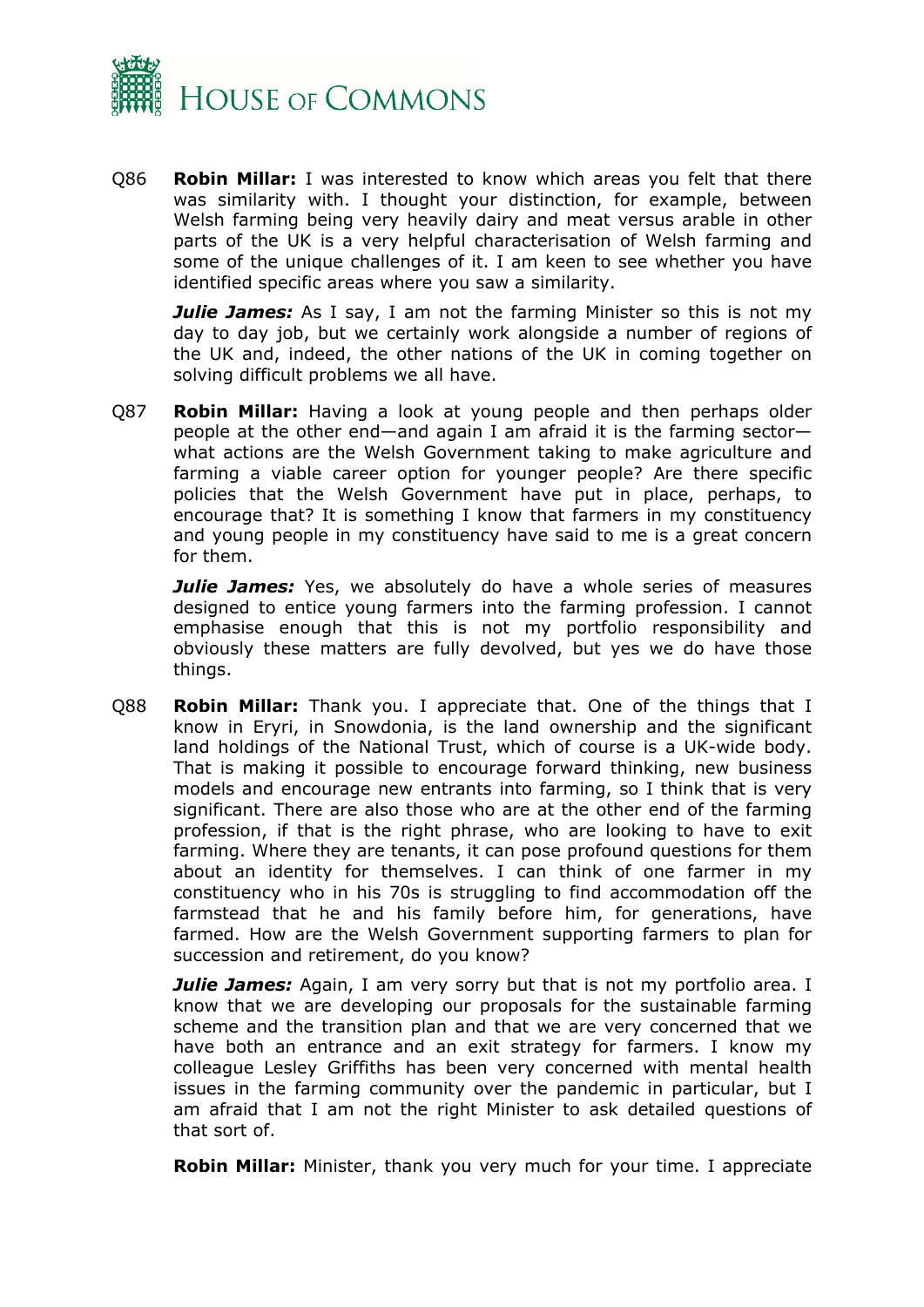

your answers.

Q89 **Chair:** Thank you very much. We are almost coming to the end of our session with time to spare. It has been a masterclass in succinct questions and very succinct but helpful answers from you, Minister, so we are grateful.

Can I ask you a question that I hope you feel does relate very much to your role as the Minister for Climate Change? One of the things that I find dismaying when I go to talk to farmers in Pembrokeshire is the number of times they tell me that they feel like farming is being singled out as a villain in the climate change story. Minister, why do you think that farmers are feeling like that?

*Julie James:* I am really sorry to hear that they feel like that. That is not my view of the farming community and it is not the view reflected back to me by the farming unions in Wales, who I have a very regular set of meetings with. Farmers are absolutely the answer, not the problem, in climate change terms. We have to have sustainable farming. We have to be able to produce our food in a sustainable way and we have to use our land in order to get the most resilience, both in biodiversity terms and in climate change terms, and without the farmers we cannot do any of it, so I do not recognise that. I am sorry to hear any farmer feels like that.

We have a large number of projects in Wales, which, if the Committee has not gone to see, it should perhaps aim to do so, Covid conditions allowing. There is a particular project I would like to commend to you called Stump Up for Trees, which is a group of farmers who have come together to do all the things that we would like to encourage farmers across Wales to do in terms of tree planting: the right tree in the right place, the right food in the right place, the right protection for land in the right place.

I am sorry to hear, Stephen, that you have a farmer who feels like that. That certainly isn't our view. It is not how we work with the farming unions and I absolutely cannot emphasise enough that all the landowners of Wales, most of whom are, of course, active farmers, are absolutely the key to us unlocking the answer to both climate change and the recovery of our precious biodiversity.

Q90 **Chair:** It is good to hear you say that, Minister, and I completely agree that farming should be part of the solution in all of this. I want to believe that Wales has a very successful future as a food-producing nation in line with other climate change objectives that we might have.

In answer to one of your earlier questions about the difference between farming in Wales and in England, I think you said that in Wales it is more animal based. Do you think that Wales should reduce the proportion of animal-based farming it does to meet its climate change objectives?

*Julie James:* No, I don't. I think the issue there is not how many animals we produce but how we produce them. I have been at pains to emphasise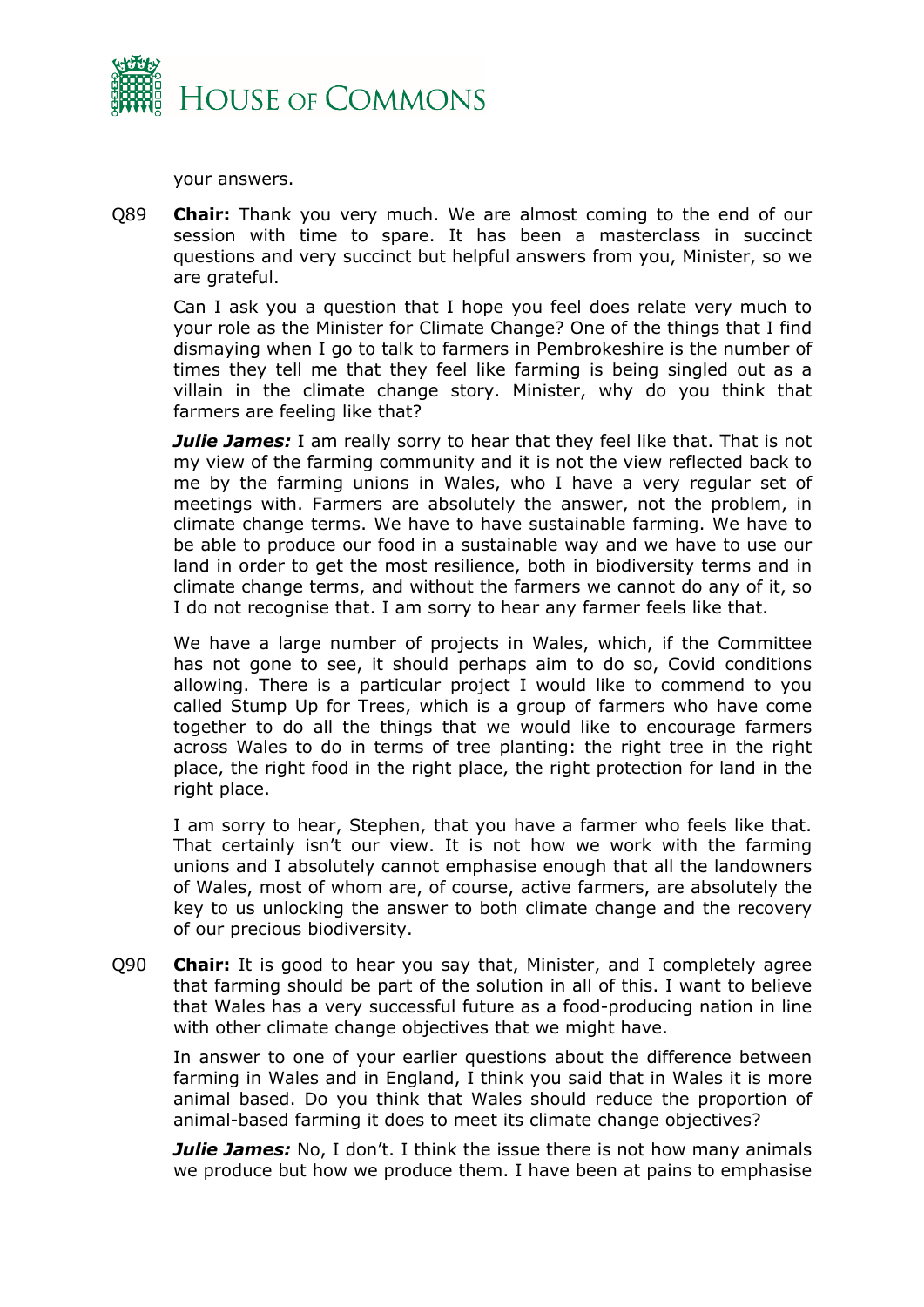

to the Committee throughout this session that we have very high animal welfare standards and very high food standards in Wales. We do have some issues in Wales, which we will be working with the UK Government on because they are part of the issue we have with river pollution. That is to do with intensive chicken farming and the import of, in particular, soya to feed the chickens and the output from the intensive chicken farms.

For most of the farms in Wales, we are talking about sheep and cattle. Those tend to be grass fed. They tend to be locally produced and slaughtered. They are not particularly contributing to our climate change difficulties, but there is no doubt that we have some problems with some of the more intensive arrangements. We are looking closely at that but I think the message here is that decently reared animals for food, fed locally, slaughtered locally and eaten locally, is probably the best thing you can do in terms of climate change diet.

There are some issues with, in particular, intensive chicken production and we are working with the UK Government—despite, I think, some of the evidence heard in the Commons the other day—on cross-border issues, on the rivers that cross the borders in particular, to make sure that we can address some of the pollution issues that we have in some of those river catchment areas, particularly the SACs.

Q91 **Chair:** Minister, thank you. Welfare standards and the issues around nitrate pollution are very important issues. They are not quite the same as the issue of carbon. It is cattle farming and particularly cattle farmers, dairy farmers in Wales, who particularly feel that they are singled out as a negative within the climate change story. I am encouraged to hear you say that you do not believe that that is the case, and I am encouraged to hear that you believe Wales should maintain its animal-based farming.

*Julie James:* Sorry, can I just come back there for a moment?

**Chair:** Yes, sure, Minister.

*Julie James:* I want to emphasise this. I think it is a very important point. This is about not just what kind of food you eat but how it is produced, what it is fed on, what is imported, and so on. One of the big issues that we have is not just what we produce in Wales but whether we are deforesting the rest of the world in order to do it.

The reason I talked about intensive chicken farming is not because I have mixed up carbon with pollution but because obviously most of the soya that is imported into Wales is imported for intensive chicken production. That is causing some deforestation issues elsewhere in the globe, so I just wanted to be clear that that is why I was mentioning it in that particular context. Obviously, we are also concerned about the loss of biodiversity in polluted rivers and so on as a result. As you rightly said, it is a slightly different matter.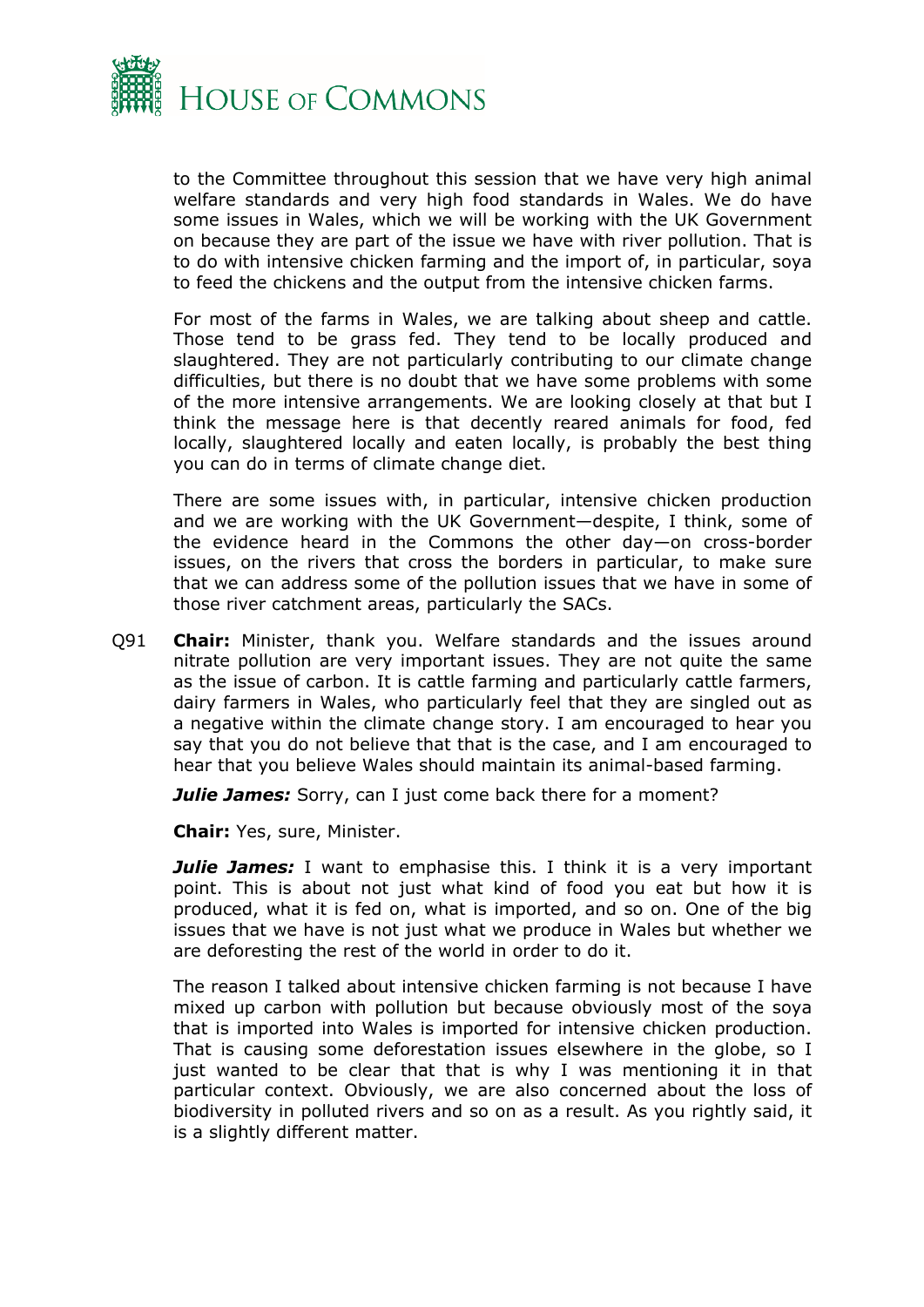

In terms of meat production, what we are talking about is mostly grassfed animal production, so we do not have the same kinds of global issues with soya and imported food stocks that we do with intensive chicken farming.

**Chair:** Thank you, Minister, that is very helpful.

Q92 **Geraint Davies:** Minister, you will be aware of conversations coming from the EU in particular on carbon border tax and the need to account for the carbon that is used in transportation. Presumably, therefore, in future that needs to be priced in when we talk about trade deals. Do you think there should be more thinking on this? It does strike me, alongside what you have said about the Australian trade deal, that we have lower food standards, lower animal welfare standards coming in, where cows can be 48 hours without any food or drink in transportation, where sheep are mulesed, and so on. They are basically sent halfway around the world, and presumably at some point in the future consumers will have to pay the carbon price for that. Does that tell us that strategically we should be focusing on home-grown, high-quality foods rather than importing food from halfway round the world?

*Julie James:* That is absolutely right. The way that the UK does net zero at the moment does not take into account the global footprint. One of the things we will be doing in Wales is looking at our carbon footprint around the world rather than just domestically. That, of course, will include things like carbon miles for importing food, deforestation issues, what Wales's footprint in the world looks like in terms of where other food particularly animal feed—is grown, and what the impact of that is.

As I am the Climate Change Minister, if you will indulge me for a moment, one of the things I would like to point out is that one of the ways we could get to net zero much faster in Wales would be to close our steel industry. However, the global footprint caused by that would be much higher because our steel is produced very efficiently and using locally sourced ingredients—sorry for the characterisation in that way. Obviously, we could just close it down and we would no longer have those emissions in Wales, but we would have to import that steel from elsewhere in the world and our global carbon footprint would go up. I do think it is very important to have a global carbon budget as well as a domestic one for all kinds of reasons, not least that one.

The other thing to say is that we need to work very hard in making sure that those sorts of industries have access to the right kinds of investment to make sure that they can decarbonise as fast as they can possibly go using, we hope, technologies that will come on stream in the future but certainly looking at what they can do already.

I could not agree with you more, Geraint. We have to look at our global carbon footprint in each of these trade deals and, indeed, in the way that we produce everything in Britain and in Wales, otherwise we will only be exporting the problem.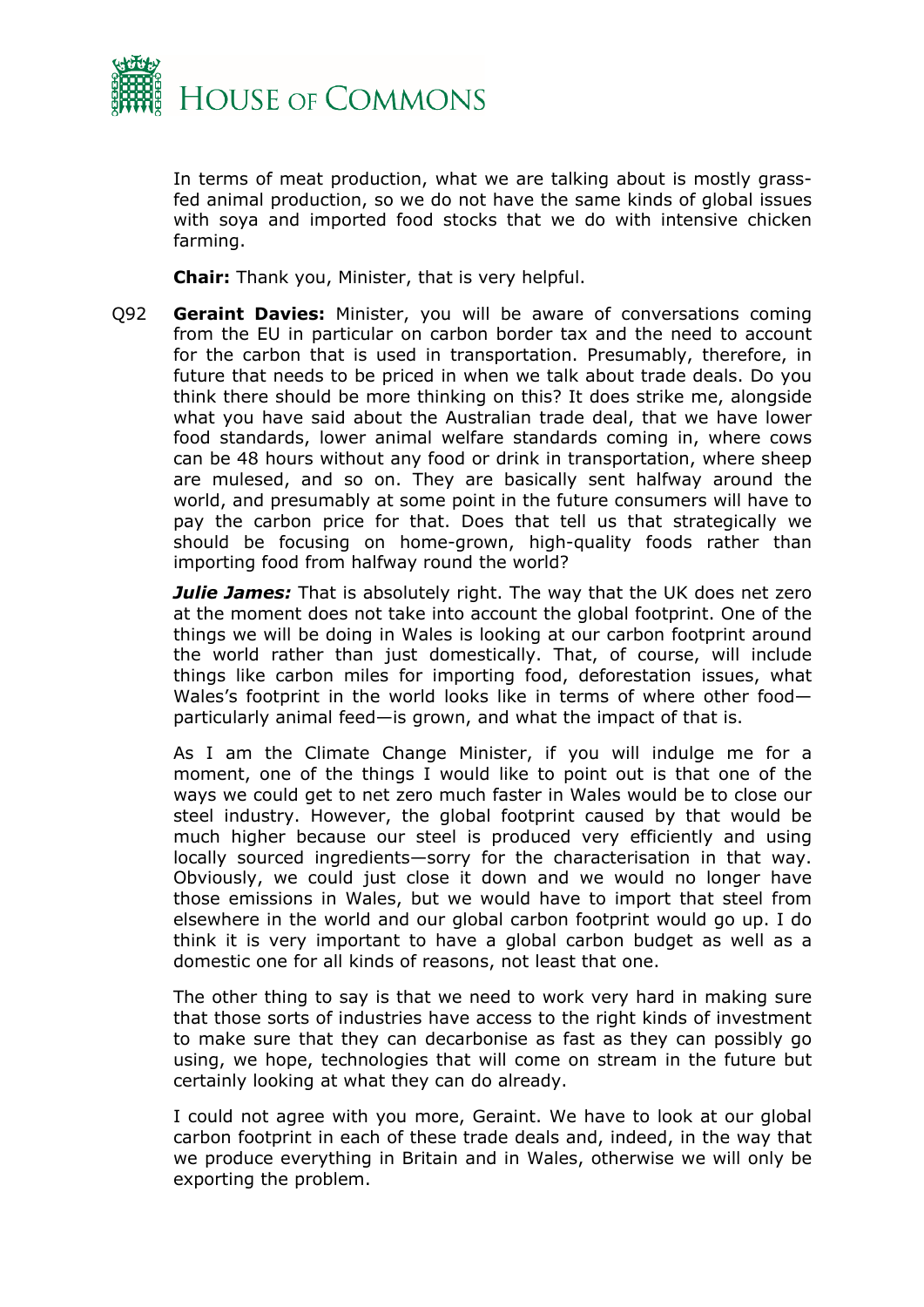

Q93 **Robin Millar:** Minister, I was listening very carefully to your answer to the Chairman about levels of meat production. One of the farmers in my constituency has been hounded publicly by those who suggest that we should all eat less meat as a way of reducing carbon emissions. I was just wondering—this is an opportunity—whether the Welsh Government have a policy on whether we should eat less meat to reduce carbon emissions.

*Julie James:* No, we don't.

Q94 **Beth Winter:** Minister, you mentioned earlier about coal tips and flooding, which the research has shown does clearly have an impact on farming in terms of flooding fields and the impact on crops. For some of the farms higher up on the ground, obviously the water comes down into the valleys such as mine, which has the highest level of high-risk coal tips. I want to pick away a bit more in terms of what the Welsh Government see is required to address those issues and, more specifically, what the UK Government can and should be doing.

*Julie James:* We are very unhappy about the UK Government's position on this, I am afraid. At the moment, we are undertaking a series of investigations and inspections alongside the Coal Authority. I believe we have 2,700-and-something coal tips in Wales. We have 40% of the residual coal tips of the UK coal industry in Wales, considerably higher than our population share. It is obviously a legacy industry. We are very concerned to make sure that, because of the history and the cultural fear in Wales of these kinds of things—which, Beth, I know you are very well aware of—our communities feel safe and secure where they live. We have been conducting the investigations. We have been doing quite a lot of trialling of new technologies to make sure that the tips are stable and we are very aware of where the high-risk tips are.

Can I just emphasise that high risk does not mean high risk of falling? It just means that they need much more careful investigation. I don't want to start any hares running, for people to be afraid where they need not be. We are very keen to work on making sure that we have all of those identified and we have those mitigation measures in place.

What we do not have is the £500 million to £600 million necessary to remediate all the tips and bring them back into productive use. That, of course, will affect the ability to farm and produce trees on them or just use the land beneficially. You will know that in many of the valleys where the tips have been remediated we have good employment and residential housing land out of them. It will very much be horses for courses forgive the cliché.

We are very keen on working on projects that make sure that we plant the right trees, bushes, shrubs and vegetation on tips—so, long-rooted plant life that stabilises the soil. You do not want shallow-rooted trees that will come over in a storm or in a flood and so on. We are working very hard on those kinds of solutions, but we are very disappointed indeed in the UK Government's position on the matter.